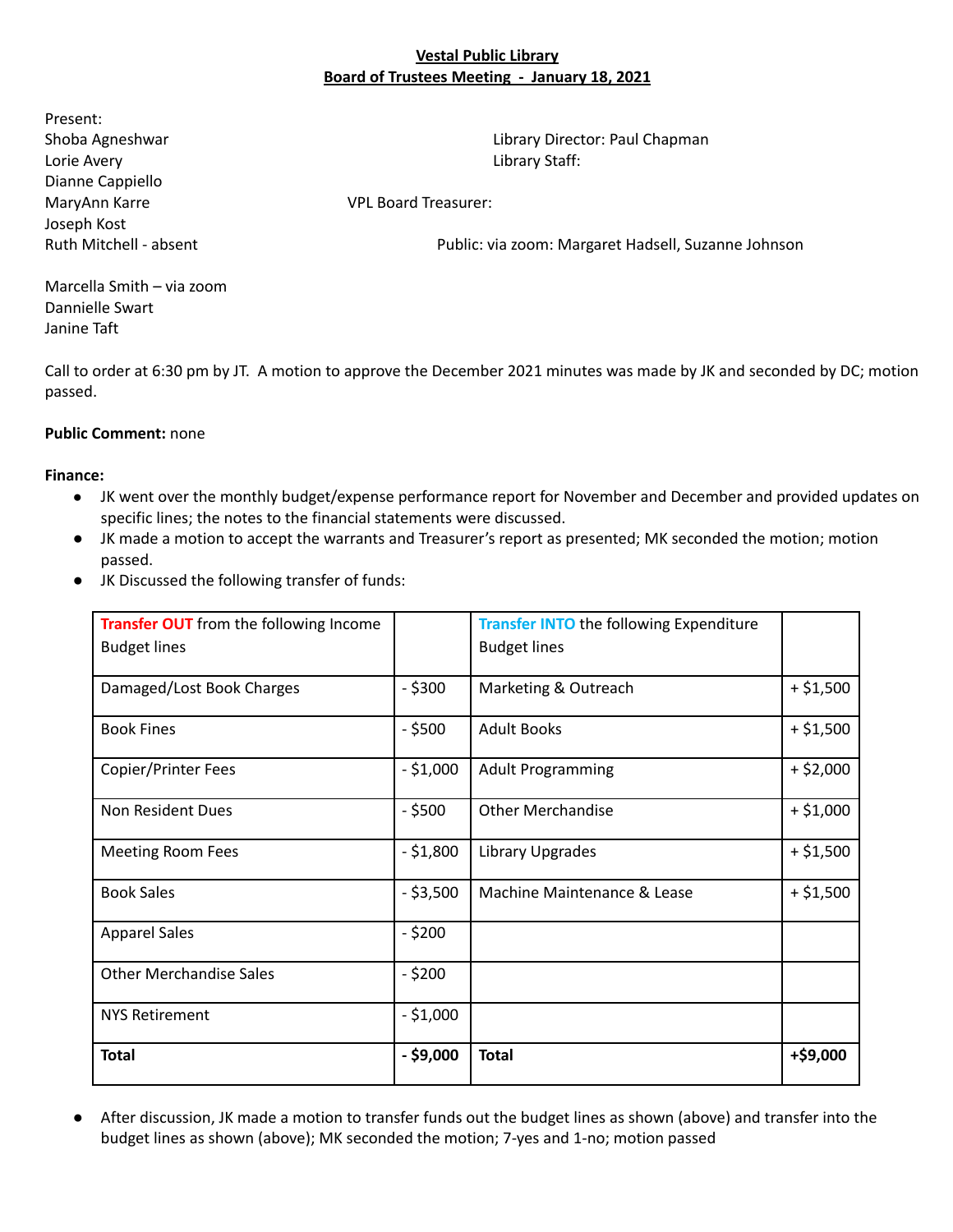- JK made a motion to accept the negotiated tentative agreement between CSEA and VPL; LA seconded the motion; motion passed
- **2021 AUDIT** In Process
- **VPL EMPLOYEE HANDBOOK** (PAUL & MELANIE) ongoing Smith Brothers offers a free service that will help us compile this information properly once the Union Contract is finalized.

### **Director's Report:**

- December circulation stats: 9,648
- ILL In was: 5,200 and ILL Out was: 3,886
- Acquisitions & processing were 137
- Reference questions were 184
- January book sale brought in \$901.75; next book sale will be from Feb 21st -26<sup>th</sup>
- **WEBSITE AND SOCIAL MEDIA**

Kelly has made changes to the VPL website, vestalpubliclibrary.org , the room rental page has been moved from the "Contact Us" tab to being under the "Services" Tab. A volunteers page has been added to the contact us tab where volunteers may apply to volunteer, and use the sign in/out page to track their time.

- **NEW VPL PATRON COUNTER** is installed, configured, and working. Stats for 2022 will be available on a monthly basis.
- **BAKER & TAYLOR DIRECT ORDERING / SHELF READY** B&T account set up is complete. B&T's Sustainable Shelves Program is active and will help us manage our weeded materials, donations, and book sales in the future.
- **● COMMUNITY CONNECTIONS:** The Library Director met with the Executive Director of the Binghamton Philharmonic to discuss how the library can support the performing arts more.
- **FRIENDS OF VPL GROUP** FRIENDS OF THE VPL setup is underway
- **BIG BROOMES - DIRECTOR'S MEETINGS** met on January 14th. Shared interest in supporting the Fixer Group project.
- 2021 ANNUAL REPORT Collect Connect Portal is still not active. 4CLS will be hosting their Annual Report Webinars on January 24 & 31

### **STAFF**

- Cyndi Frederick will be retiring on Friday, January 21<sup>st</sup>; New PT Clerk Kayla Bates; New Librarian Emily Wilson
- DS made a motion to approve Emily Wilson to fill the position of Librarian I at a salary of \$18/hr; JK seconded the motion; motion passed
- **VOLUNTEERS:** Becky has worked through the Volunteer sign ups we have. We have capped the number of volunteers that we are scheduling right now, but are still accepting volunteer applications for the future. Some of our volunteers are local high school students, and may finish volunteering when they reach their required hours. A training system, and schedule has been set up for the volunteers to follow.

# **CURRENT PROJECTS**

# **COLLECTION DEVELOPMENT / MAINTENANCE (ONGOING)**

- Paul, Ian, Becky, Kelly have been working on the annual maintenance of the adult fiction collection. The main focus of 2022 will be to update and interfile the Adult Nonfiction & Oversized collections.
- Ian, Jeanette, and Paul continue collection development & item selection. We continue to add large print, fiction, nonfiction, and audio visual. There was a recent sale on large print material. Collection development goals for 2022 are to work on weak areas in the adult nonfiction collection including technology, health and wellness, and business and educational development including updated civil service study material.

**BOUND TO PLEASE: HOMEBOUND BOOKS -**was featured on Spectrum 1 news on Dec 24 th

- **●** Ian was handling the applications and book selections
- Becky will be handling deliveries. If anyone is interested in helping with deliveries or has any questions about the service let Ian, Becky, or Kelly know

**VPL FREE LIBRARIES** - have been installed in the community and featured in the local news

# **Adult Programming:**

**PAST ADULT PROGRAMMING:**

- **● 12/2 - Yoga Nidra: ()**
- **● 12/09 - Yin Yoga: (5)**
- **● 12/10 - Local Author Event:** L.G. Robinson's The Kissing Ball **(5)**

**UPCOMING EVENTS / PROGRAMS:**